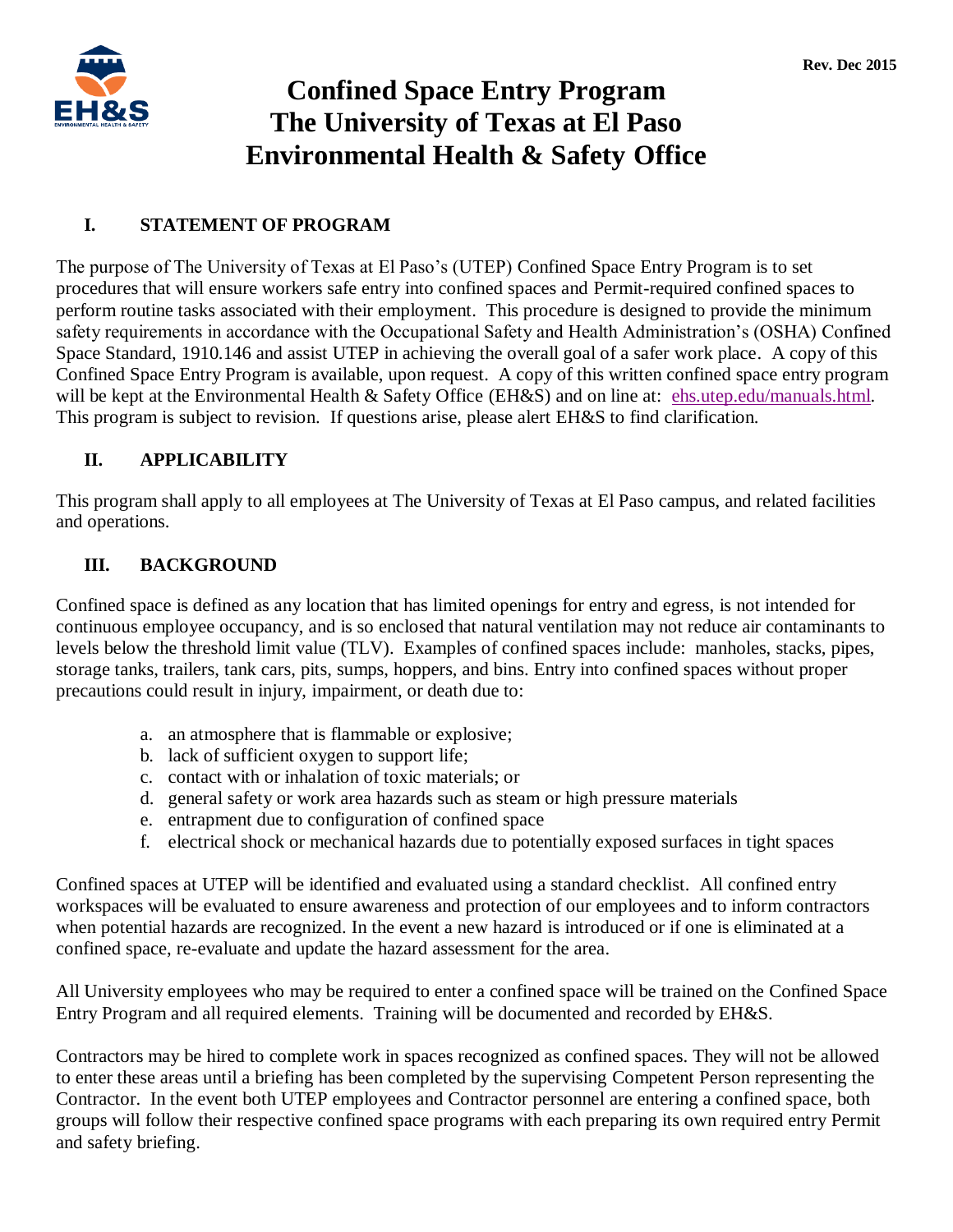## **IV. ASSIGNMENT OF RESPONSIBILITY**

Environmental Health & Safety -

- a. Administer and manage the Confined Space Program
- b. Issue, monitor and maintain a file of all Confined Space Entry Permits issued by the University or Contractors serving interests of the University.
- c. Facilitate and record participation in training classes for all UTEP employees.
- d. Preview and update the program requirements as needed.
- e. Provide technical assistance as needed.

Supervising Department Representative (or Contractor's Competent Person) –

- a. Ensure requirements for entry have been completed before entry is authorized.
- b. Ensure confined space monitoring is performed by employees qualified and trained in confined space entry procedures.
- c. Ensure monitoring equipment is calibrated according to manufacturer's guidelines.
- d. Know and communicate the hazards that may be faced during entry. Potential hazards may include but are not limited to:
	- Toxic vapors and gases
	- Deficient or Oxygen enriched
	- Flammable atmosphere
	- Electrical
	- Falls
	- Entanglement and engulfment
	- Mechanical injury
	- Vision limiting
	- Environmental (high/low temperatures)
- e. Obtain a Confined Space Entry Permit from EH&S., or in the case of a Contractor submit a copy of Entry Permit or approved Entry work-plan to EH&S; notify employees of the Permit entry requirements.
- f. Know and communicate established entry requirements.
- g. Require a Permit review and signature from the authorized Entry Supervisor or Contractor's Competent Person.
- h. Post the Permit in a conspicuous location at the Confined Space Entry site.
- i. Renew the Permit or have it reissued as required (a new Permit is required every 8 hour shift).
- j. Identify the number of Attendants required to perform the work.
- k. Ensure all Attendant(s) know how to communicate with the entrants and how to obtain assistance.
- l. Post any required barriers and signs.
- m. Remain alert to changing conditions that might affect the conditions of the Permits (i.e., continuous atmospheric monitoring will provide immediate feedback.
- n. Request EH&S change or reissue the Permit as necessary.
- o. When atmospheric hazards are the primary hazard of concern, ensure continuous atmospheric monitoring with periodic readings noted on the Permit.
- p. Ensure that employees doing the work adhere to Permit requirements.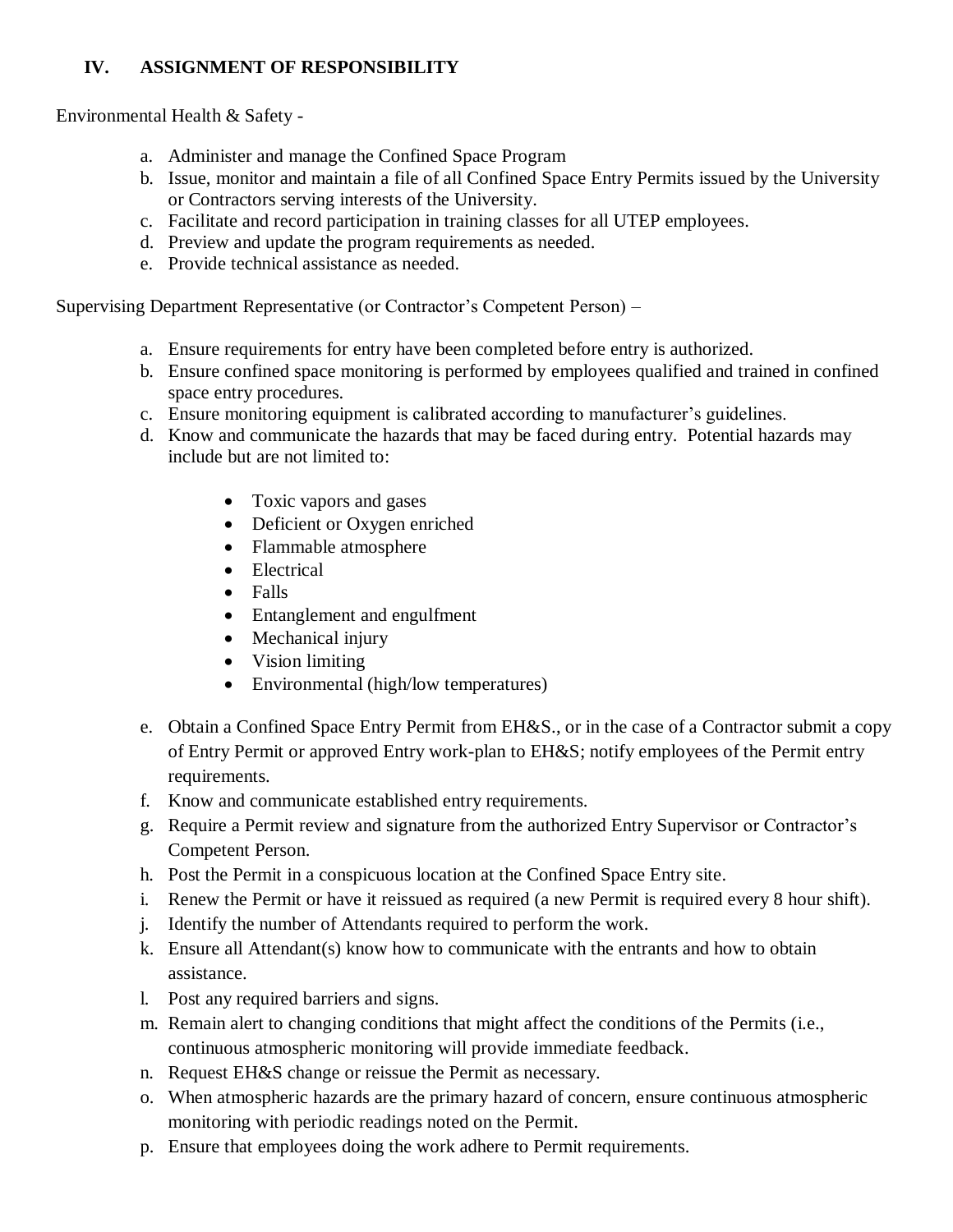- q. Ensure the confined space is safely closed and all workers are cleared from the area.
- r. Ensure the Permit is fully completed and returned to EH&S office timely when the work is done.
- 3. Entry Supervisors and/or Contractor Competent Persons
	- a. Determine if conditions are acceptable for entry.
	- b. Authorize entry and overseeing entry operations.
	- c. Terminate entry procedures as required.
	- d. Serve as an Attendant, as long as the person is trained and equipped appropriately for that role.
	- e. Ensure measures are in place to keep unauthorized personnel clear of the area.
	- f. Check the work at least twice a shift to verify and document Permit requirements are being observed (more frequent checks shall be made if operations or conditions are anticipated that could affect Permit requirements).
	- g. Ensure that necessary information on chemical hazards (Safety Data Sheet) is kept at the worksite for the employees or rescue team.
	- h. Notify 911 in an emergency.
	- i. Maintain current certification in First Aid and cardio pulmonary resuscitation (CPR).
- 4. Attendants
	- a. Be knowledgeable of potential confined space hazards.
	- b. Maintain a sign-in/sign-out log with a count of all persons in the confined space, and ensure all entrants sign in and out.
	- c. Monitor surrounding activities to ensure the safety of affected employees.
	- d. Maintain effective and continuous communication with personnel during confined space entry, work, and exit.
	- e. Order personnel to evacuate the confined space if he/she:
		- observes a condition which is not allowed on the entry Permit;
		- notices the entrants acting strangely, possibly as a result of exposure to hazardous substances;
		- notices a situation outside the confined space which could endanger personnel;
		- notices a hazard within the confined space that has not been previously recognized or taken into consideration;
		- must leave his/her work station; or
		- Must focus attention on the rescue of personnel in some other confined space that he/she is monitoring.
	- f. Keep unauthorized persons out of the confined space work area; order them out, or notify authorized personnel of an unauthorized entry.
	- g. Maintain current certification in First Aid and CPR.

### 5. Rescue Team -

UTEP employees will not enter the confined space to perform a rescue. The Entry Supervisor or Attendant will call 911 to request outside emergency response.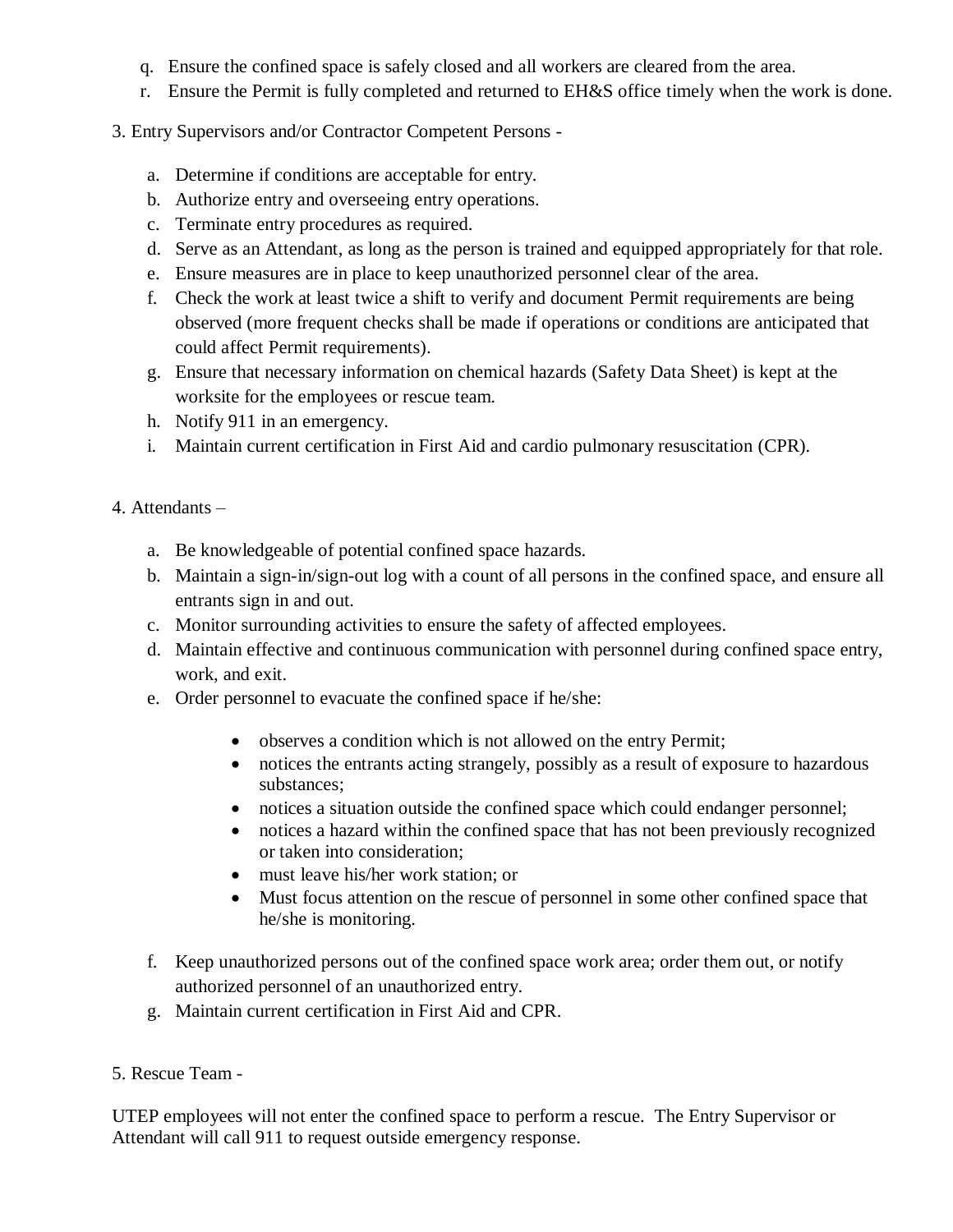### 6. Entrants/Affected Employees -

Employees authorized to enter a confined space shall:

- a. Be knowledgeable of and observe the entry Permit requirements.
- b. Remain alert to the hazards that could be encountered while in the confined space.
- c. Properly use the personal protective equipment that is required by the Permit.
- d. Immediately exit the confined space when:
	- they are ordered to do so by an authorized person;
	- they notice or recognize signs or symptoms of exposure;
	- a prohibited condition exists;
- e. Alert Attendant(s) when a prohibited condition exists and/or when warning signs or symptoms of exposure exist.

# **V. PREVENTION OF UNAUTHORIZED ENTRY**

University service employees shall be trained to recognize confined spaces requiring Permits. All identified confined spaces shall be investigated and Permitted prior to entry. Confined spaces that are identified as having an unabated hazard will be identified by exterior signage restricting entry. All Permit required confined spaces shall be controlled to prevent entry by unauthorized individuals.

# **VI. HAZARDS IN CONFINED SPACES**

The most common confined space hazards are identified below:

- a. Atmospheric Hazards
- b. Risk of Engulfment
- c. Falls
- d. Electricity and Machinery
- e. Traffic and Exhaust Risks
- f. Other Risks Heat, Cold, Noise, Vibration, Fatigue

The following order of precedence shall be followed in reducing confined space risks:

- a. Engineering Controls Controls that eliminate or reduce the hazard through implementation of sound engineering practices.
- b. Work Practice (Administrative) Controls Controls which eliminate or reduce the hazard through changes in the work practices (i.e., rotating workers, reducing the amount of worker exposure, and housekeeping.
- c. Personal Protective Equipment If the hazard cannot be eliminated or reduced to a safe level through engineering and/or work practice controls, PPE should be used.

# **VII. PERMIT REQUIRED CONFINED SPACE PROCEDURES**

a. A Confined Space Entry Permit is mandatory for entry into a Permit required confined space. A Permit # and log entry will be recorded by staff in the EH&S office.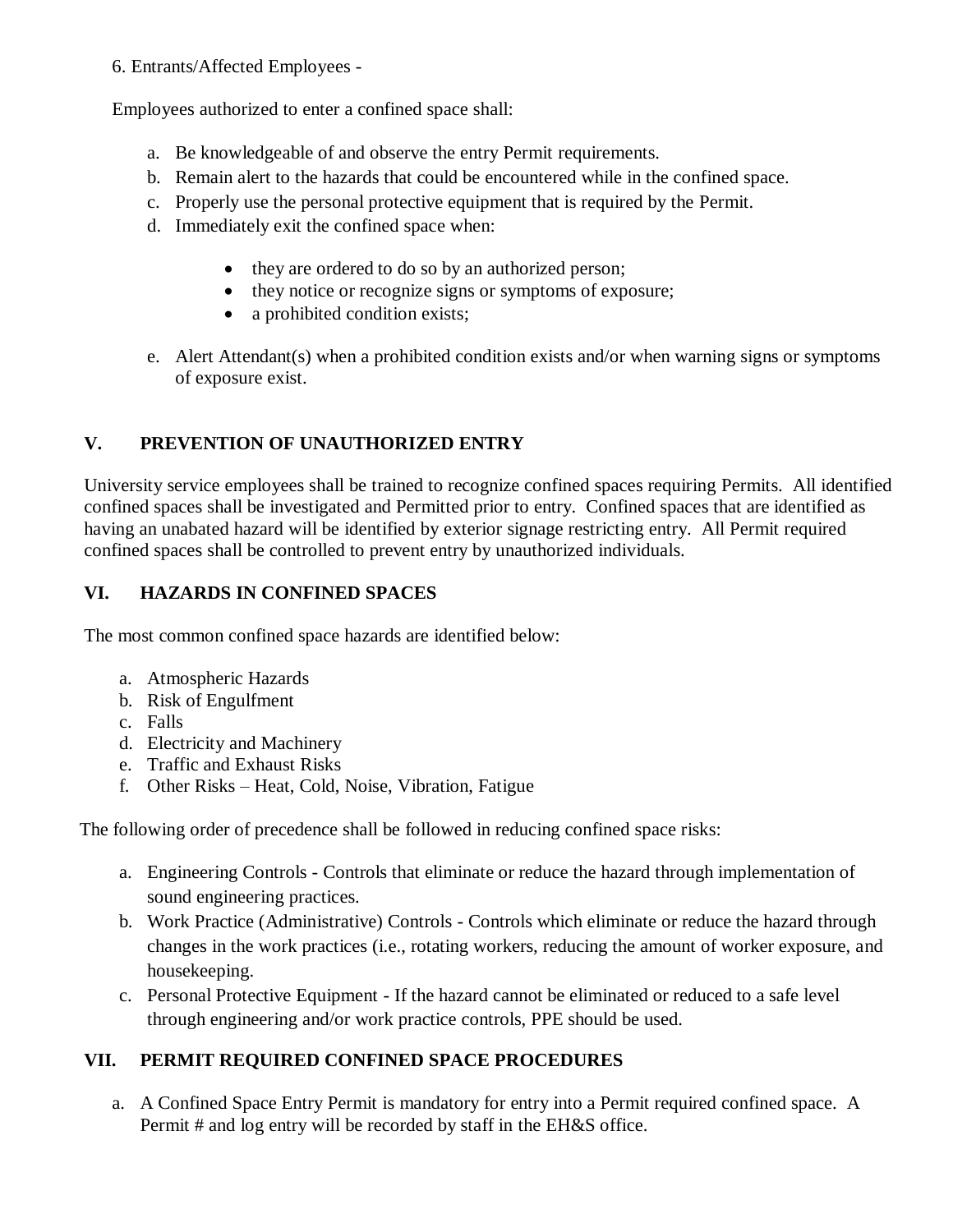- b. A Job Hazard Analysis/Work Plan shall be completed prior to beginning task, and in all cases will be attached to or serve as the Permit, or vice-versa.
- c. The department supervising representative shall be responsible to obtain an Entry Permit from EH&S.
- d. EH&S staff shall assign a number, and log the Entry Permit.
- e. The requesting department supervising representative will complete the Entry Permit indicating the purpose for entry, location, and identify Entry Supervisor, Attendant, and Entrants for the work to be performed.
- f. The department supervising representative shall conduct a work hazard analysis of the work area and complete; results of the Analysis will be shared with confined space entry team.
- g. The Entry Permit shall be posted in a conspicuous location at the job site.
- h. Required barriers and signs shall be posted or placed prior to beginning work; field calibration of the testing equipment shall be performed prior to entry.
- i. Atmospheric monitoring of the confined space shall be tested prior to and during entry.
- j. If a hazardous atmosphere is found, forced air ventilation from a clean source must be used to ventilate. This ventilation will continue while work is being completed.
- k. The Entry Supervisor shall ensure subsequent periodic atmospheric monitoring is performed and documented on the Permit.
- l. If an atmospheric hazard is detected the Entry Supervisor/Attendant will:
	- evacuate the entrants from the space
	- evaluate how the condition was generated
	- implement measures to protect the entry employee from the hazardous atmosphere before reentry
	- re-enter only following investigation and written certification, date, location and signature of person providing certification on the entry Permit
- m. Information on chemical hazards (SDS) shall be available at the worksite;
- n. The supervising department representative shall ensure that employees use all required equipment (Appendix C) properly. Before each entry, the Entry Supervisor will inspect and test the equipment for proper operation according to manufacturer's instructions.
- o. EH&S staff, the department supervising representative, and Facilities Services Safety Coordinator share responsibility in monitoring the work site to ensure compliance with the Confined Space Entry Program.
- p. A new Entry Permit shall be required for every 8 hour shift.
- q. Completed, signed Entry Permits will be returned to EH&S Office on the same day issued and will be logged and filed.

# **VIII. UNEXPECTED PERMIT REQUIRED ENTRY**

As noted in Section IV., a Confined Space Entry Permit is mandatory for any Permit required space entry. On occasions when unexpected confined space entry is necessary on holidays, weekends, or beyond the regular work schedule, the department supervisor is responsible for assuring that employees follow all safety procedures noted in this document. Under no circumstance shall entry occur without first having a full Job Hazard Analysis performed and validated through testing. The ONLY exception will be that the Supervisor will use an unnumbered Confined Space Entry Permit. The Permit must be completed as instructed in Section IV., D. of this document. Upon completion of the task, but within 24 hours, or next business day, the completed, signed Permit will be submitted to EH&S for logging and filing.

# **IX. CONFINED SPACE RESCUE**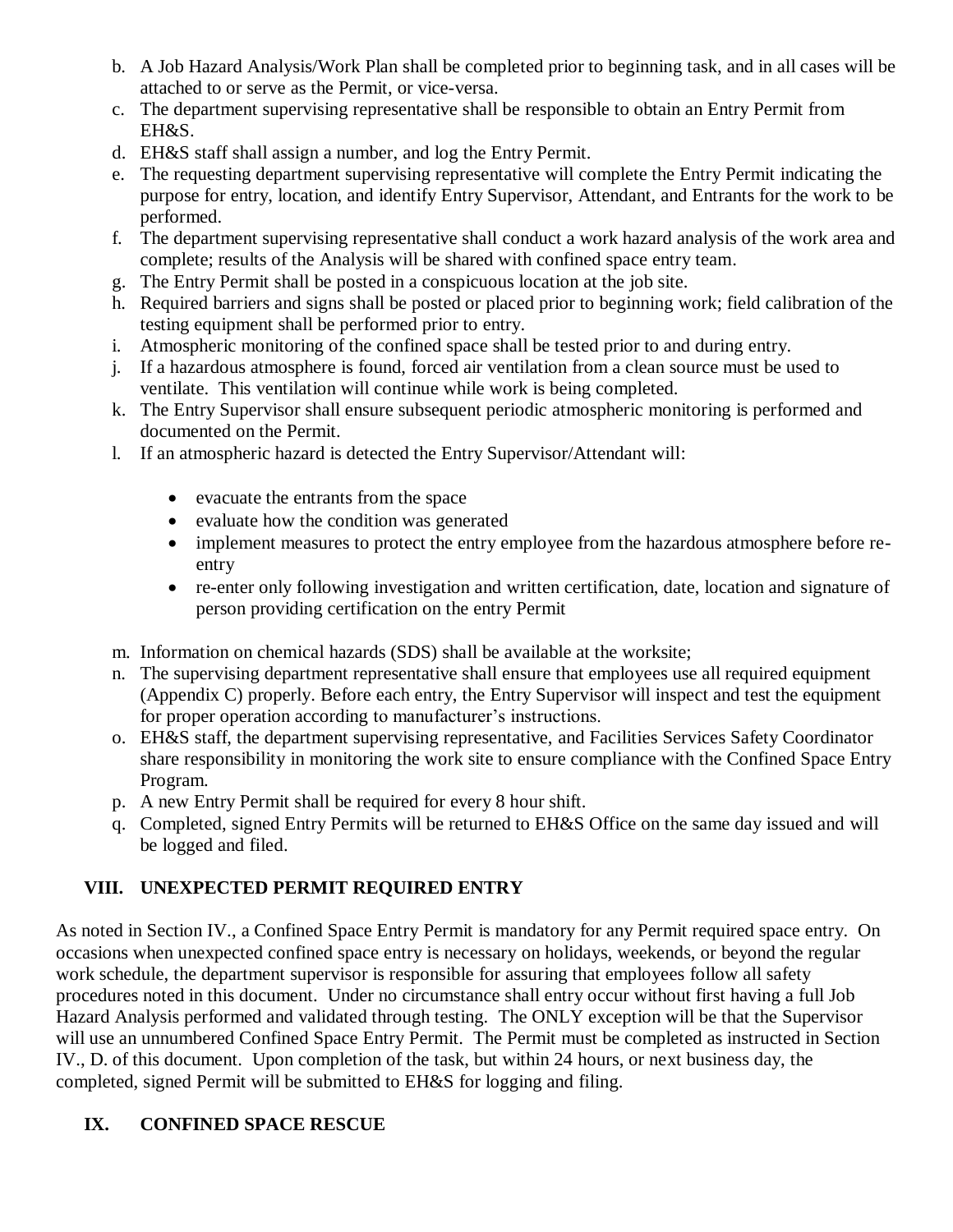UTEP employees will not attempt to rescue individuals in confined spaces. This will require a call to 911 to request outside emergency response team.

# **X. TRAINING**

Training on the Confined Space Entry Program will be conducted by the Facilities Services Safety Coordinator, with EH&S staff, prior to the employee's initial confined space work assignment and will include:

- a. Program contents and location of written Confined Space Entry Program.
- b. How to detect potential hazards:
	- proper use and calibration of testing equipment
	- exposure limits (PELs, TLVs, LELs, UELs, etc.)
- c. Symptoms of hazards
- d. Hazards to monitor at regular intervals
	- Normal Oxygen  $(O_2)$  Level is 21%  $(20.9\%)$
	- Oxygen-deficient  $(O_2)$ , Level is below 19.5%
	- Considered Oxygen-enriched  $(O_2)$ , Level is above 23.5%
	- Carbon Monoxide  $(CO) < 35$  ppm
	- Lower Explosive Limit (LEL); Upper Exposure Limit (UEL)
	- Immediately Dangerous to Life or Health Conditions (LDLH)
	- Hydrogen Sulfide  $(H_2S) < 10$  ppm
- e. Checklist for Pre-entry:
	- Lockout Tag Out
	- Atmosphere checks
	- Fall protection
	- Communication
	- Use of ventilation
- f. Evacuation of trapped employees or contractors.
- g. Responsibilities of Entrants.
- h. Responsibilities of Attendants.
- i. Responsibilities of Entry Supervisors.
- j. Using the Permit.
- k. Confined Space Training shall be provided to each employee as follows:
	- Before first assigned task.
	- Before there is a change in assigned duties.
	- If identified spaces are changed or modified and hazards have changed.
	- Whenever the department supervisor or EH&S staff has reason to believe either that there are deviations from the Permit space entry procedures required by Paragraph IV., or that there are inadequacies in the employee's knowledge or use of these procedures.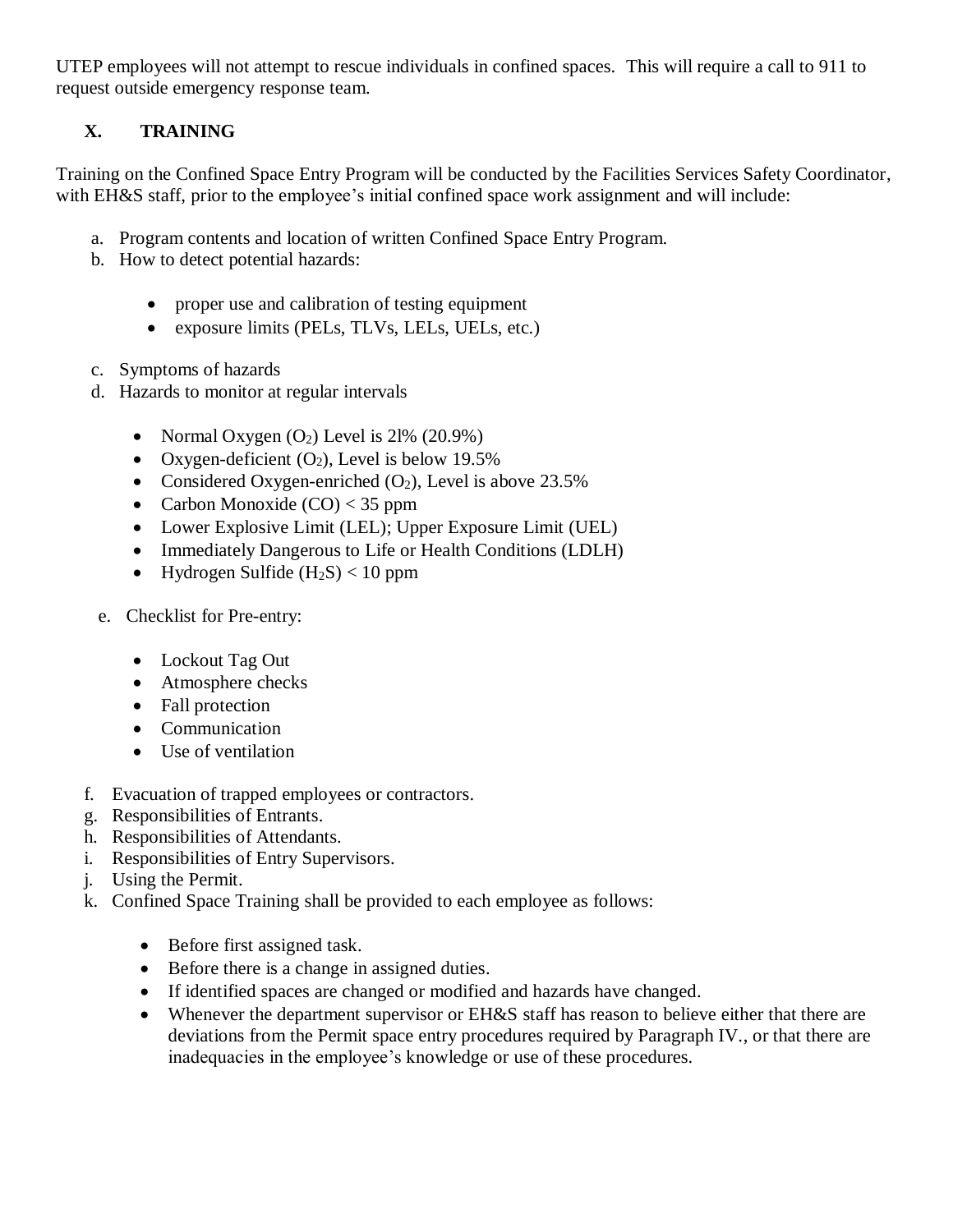# **XI. CONTRACTORS**

When UTEP engages outside employers by purchase order or contract (contractor) to perform work that involves confined space entry, the hiring UTEP department shall provide reasonable notification to the hired contractor and sub-contractors that confined space entry is allowed only through compliance with a Permit space program meeting the requirements of OSHA 1910.146. All known information about the suspected hazards of that space will be shared with the contractor, sub-contractor prior to their providing bid or proposal for the work.

The Contractor shall:

- a. Assign a Competent Person (supervisor) to plan and direct execution of the work plan.
- b. Evaluate the known and unknown hazards of the work space, planning accordingly to mitigate the hazard risks identified.
- c. Exhibit proficient knowledge of safe entry procedures.
- d. Supply all needed equipment to perform a safe entry.
- e. Demonstrate competence by submitting the company's completed Confined Space Entry Permit or Work Plan to the UTEP department and EH&S office prior to entry or performing any portion of the work.
- f. Provide feedback related to any hazards encountered during entry.
- g. Provide information about any safety deficiencies noted while working in the confined space.
- h. In an entry emergency, notify 911 immediately of the situation and remain to assist emergency rescue response personnel.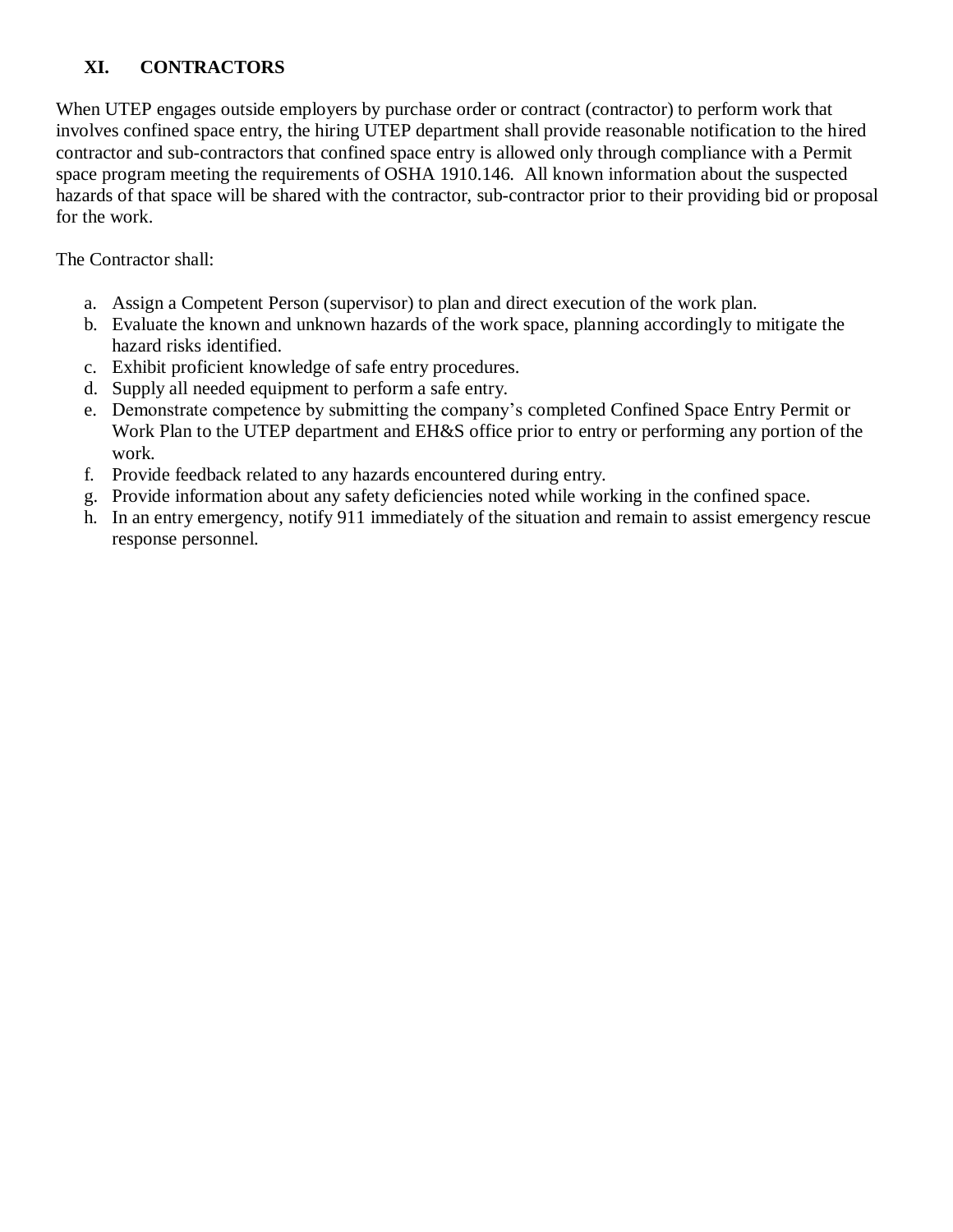# **Appendix A**

## **CONFINED SPACE ENTRY PERMIT**

|                                                                                 | Permit Canceled Time:<br>Reason Permit Canceled: New York Cancel Cancel Cancel Cancel Cancel Cancel Cancel Cancel Cancel Cancel Cancel Cancel Cancel Cancel Cancel Cancel Cancel Cancel Cancel Cancel Cancel Cancel Cancel Cancel Cancel Cancel Cancel |     |                                                                               |     |    |  |  |
|---------------------------------------------------------------------------------|--------------------------------------------------------------------------------------------------------------------------------------------------------------------------------------------------------------------------------------------------------|-----|-------------------------------------------------------------------------------|-----|----|--|--|
| Supervisor:                                                                     |                                                                                                                                                                                                                                                        |     |                                                                               |     |    |  |  |
| <b>Rescue and Emergency Services-</b><br><b>Hazards of Confined</b>             | <b>Yes</b>                                                                                                                                                                                                                                             | No. | <b>Special Requirements</b>                                                   | Yes | No |  |  |
| <b>Space</b>                                                                    |                                                                                                                                                                                                                                                        |     |                                                                               |     |    |  |  |
| Oxygen deficiency                                                               |                                                                                                                                                                                                                                                        |     | Hot Work Permit Required                                                      |     |    |  |  |
| Combustible gas/vapor                                                           |                                                                                                                                                                                                                                                        |     | Lockout/Tagout                                                                |     |    |  |  |
| Combustible dust                                                                |                                                                                                                                                                                                                                                        |     | Lines broken, capped, or blanked                                              |     |    |  |  |
| Carbon Monoxide                                                                 |                                                                                                                                                                                                                                                        |     | Purge-flush and vent                                                          |     |    |  |  |
| Hydrogen Sulfide                                                                |                                                                                                                                                                                                                                                        |     | Secure Area-Post and Flag                                                     |     |    |  |  |
| Toxic gas/vapor                                                                 |                                                                                                                                                                                                                                                        |     | Ventilation                                                                   |     |    |  |  |
| <b>Toxic fumes</b>                                                              |                                                                                                                                                                                                                                                        |     | Other-List:                                                                   |     |    |  |  |
| Skin-chemical hazards                                                           |                                                                                                                                                                                                                                                        |     | <b>Special Equipment</b>                                                      |     |    |  |  |
| Electrical hazard                                                               |                                                                                                                                                                                                                                                        |     | Breathing apparatus-respirator                                                |     |    |  |  |
| Mechanical hazard                                                               |                                                                                                                                                                                                                                                        |     | Escape harness required                                                       |     |    |  |  |
|                                                                                 |                                                                                                                                                                                                                                                        |     | Tripod emergency escape unit                                                  |     |    |  |  |
|                                                                                 |                                                                                                                                                                                                                                                        |     | Lifelines                                                                     |     |    |  |  |
|                                                                                 |                                                                                                                                                                                                                                                        |     |                                                                               |     |    |  |  |
|                                                                                 |                                                                                                                                                                                                                                                        |     |                                                                               |     |    |  |  |
| Engulfment hazard<br>Entrapment hazard<br>Thermal hazard<br>Slip or fall hazard |                                                                                                                                                                                                                                                        |     | Lighting (explosive proof/low voltage)<br>PPE-goggles, gloves, clothing, etc. |     |    |  |  |

| <b>DO NOT ENTER IF PERMISSABLE ENTRY</b><br><b>LEVELS ARE EXCEEDED</b> |                         | <b>Test Start and Stop Time:</b><br><b>Start</b> | <b>Stop</b> |  |
|------------------------------------------------------------------------|-------------------------|--------------------------------------------------|-------------|--|
|                                                                        | Permissable Entry Level |                                                  |             |  |
| % of Oxygen                                                            | 19.5 % to 23.5 %        |                                                  |             |  |
| % of LEL                                                               | Less than $10\%$        |                                                  |             |  |
| Carbon Monoxide                                                        | 35 PPM (8 hr.)          |                                                  |             |  |
| Hydrogen Sulfide                                                       | 10 PPM (8 hr.)          |                                                  |             |  |
| Other                                                                  |                         |                                                  |             |  |

Name(s) or Person(s) testing:

Test Instrument(s) used- Include Name, Model, Serial Number and Date Last Calibrated:

| CFM-Ventilation | Size-Cubic Feet | <b>Pre Entry Time</b> | Central Notified<br><b>Before Entrance</b> | Time Notified: |  |
|-----------------|-----------------|-----------------------|--------------------------------------------|----------------|--|
|                 |                 |                       | Central Notified<br>After Entrance         | Time Notified: |  |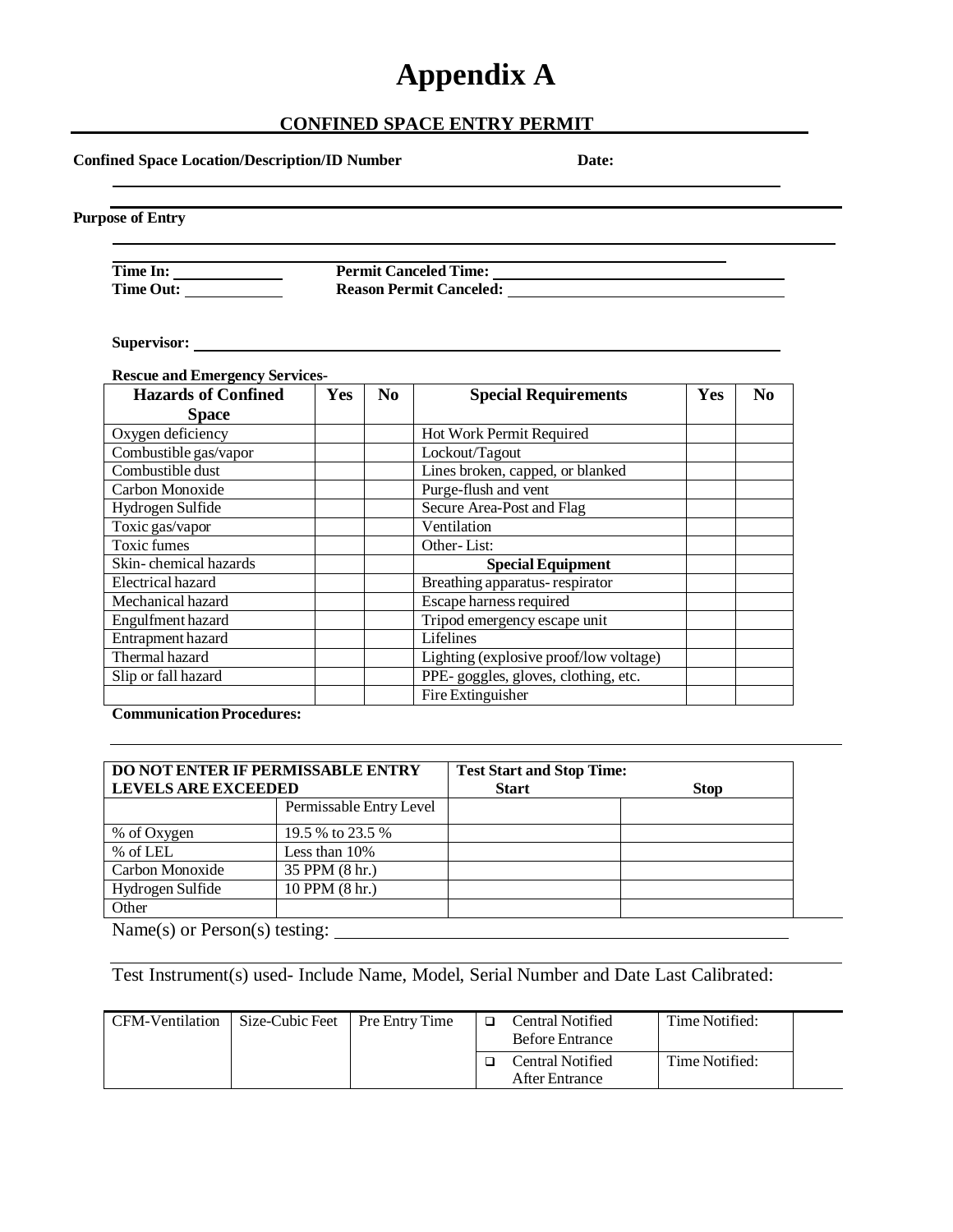# **PERMIT AUTHORIZATION I Certify that all actions and conditions necessary for safe entry have been performed.** Name-Print:

Signature:

Date: Time:

**Entry Procedure Checklist:** Complete the following steps before, during, and after a confined space entry:

### **Step 1**

Obtain a Permit-Confined Space Entry Form from Program Coordinator.

#### **Step 2**

Notify Supervisor before the **Confined Space Entry Step 3**

Verify Confined Space Meter has been calibrated and is in working order

#### **Step 4**

Complete the top portion of the Permit-Confined Space Entry Form

#### **Step 5**

Ensure all rescue equipment (e.g. tripod, body-belt, lanyard) is in place prior to entry

#### **Step 6**

Monitor the confined space with the MSA 4-Gas Detector prior to entry. The entrant and attendant should sign the Permit authorization section on the bottom of the Permit to ensure all actions and conditions necessary for safe entry have been performed.

#### **Step 7**

Employee entering the confined space should wear the 4-Gas Detector after the pre-atmosphere test. The employee should also have a full body harness and lanyard attached to the rescue tripod. Employee shall have a radio and any other necessary personal protective equipment.

#### **Step 8**

Employee can enter the confined once Step 7 is completed. The entrant and attendant should complete the Hazards of Confined Spaces and Special Requirements Section of the Permit-Confined Space Entry Form once the employee is within the confined space. The entrant should also gather the % Oxygen, % Explosive Gases, Carbon Monoxide, and Hydrogen Sulfide readings and communicate them to the attendant to place on the Permit Form.

#### **Step 9**

The attendant should maintain constant communication with the entrant until the entrant has exited the confined space.

#### **Step 10**

The attendant should contact Supervisor once the entrant has exited the confined space.

#### **Step 11**

The Permit-Confined Space Entry Form should be given to program coordinator, to file in the Confined Space Records.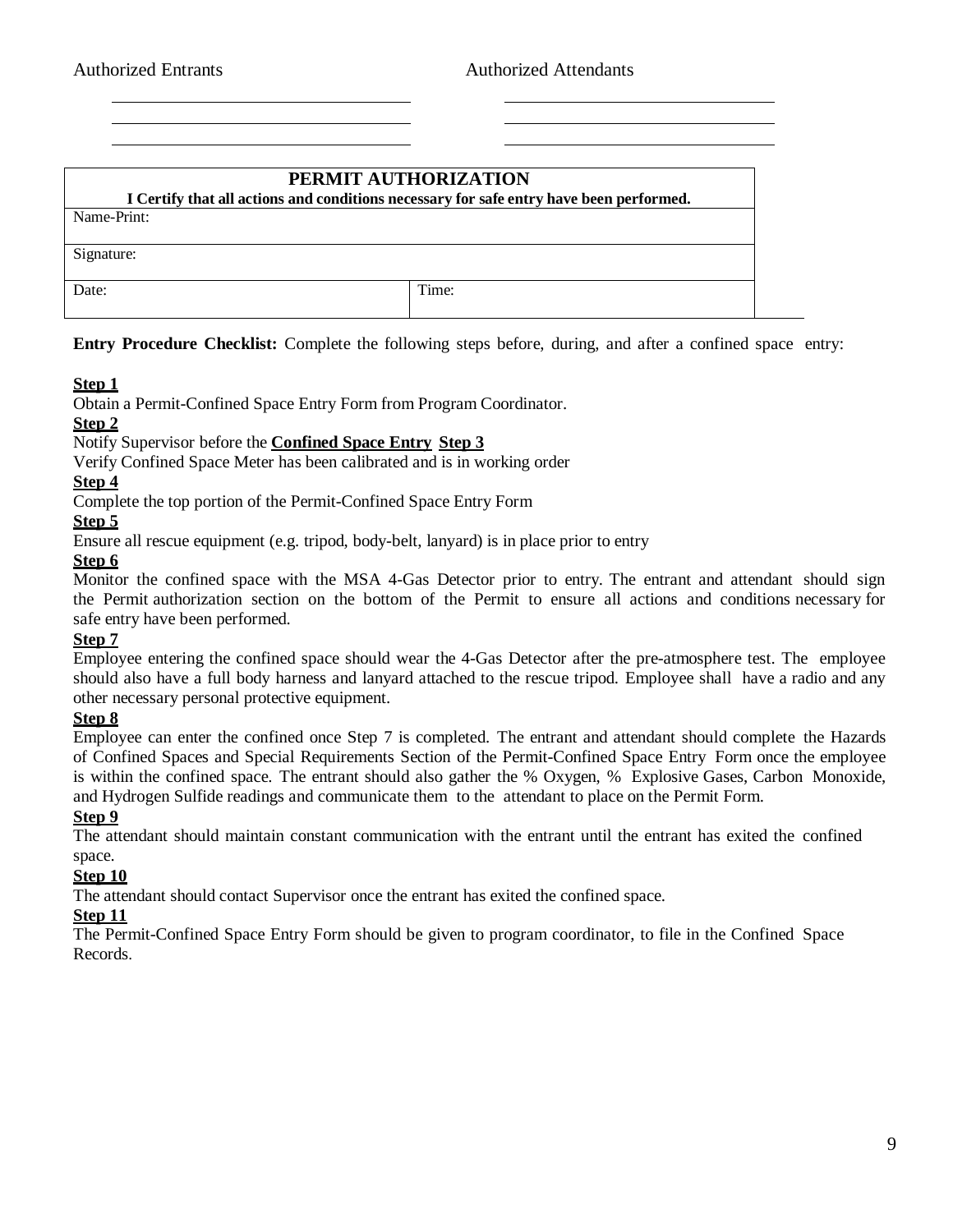# Appendix B - Definitions

**Breaking the Plane** – Once the plane of the space has been broken it is considered "entered". All rules regarding that space must be followed by all individuals who have broken the plane.

**Confined Space** – A workspace large enough to enter with a limited means of entry and exit; not designed for continuous occupancy.

**Non-Permit Required Confined Space** – A confined space that does not contain or, with respect to atmospheric hazards, have the potential to contain any hazard capable of causing death or serious physical harm.

**Permit Required Confined Space** – A confined space that may have one or more of the following characteristics:

- $\checkmark$  Contains or has the potential to contain a hazardous atmosphere per OSHA 1910.146
- $\checkmark$  Contains a material that has the potential for engulfment
- $\checkmark$  Has an internal configuration such that an entrant could be trapped or asphyxiated by inwardly converging walls or by a floor that slopes downward and tapers to a smaller cross section.
- $\checkmark$  Contains any other recognized serious safety or health hazard.

**Entry Supervisor** – The Entry Supervisor is responsible for the overall confined space entry operation. He or she obtains and completes the entry Permit and makes sure all members of the Entry Team comply with the Confined Space Entry Program and departmental safety procedures. The Entry Supervisor is required to sign the Permit and ensure the Permit is returned to EH&S when work has been completed.

**Authorized Entrant** (s) – The Authorized Entrant enters the space to perform the tasks assigned. Entrants must be advised of and fully understand the hazards of the confined space.

**Attendant** – Attendants remain outside the confined space. They make sure only authorized employees enter the space; they communicate with the Entrants to monitor their status and alert them in the event of an emergency or conditions outside the space change; they summon rescue services if needed and perform nonentry rescues when necessary and possible. Attendants MUST remain at their posts until replaced by another Attendant or by an Entry Supervisor.

**Acceptable Entry Conditions:** Means the conditions that must exist in a space to allow entry and to ensure that the employees involved with a confined space entry can safely enter into and work within the space.

**Immediately Dangerous to Life or Health (IDLH):** Any condition, which poses an immediate threat of loss of life, may result in irreversible or immediate sever health effects, may result in eye damage, irritation or other conditions which impair escape from the Permit space.

**Lower Exposure Limit (LEL):** The lowest concentration (percentage) of a gas or a vapor in air capable of producing a flash of fire in presence of an ignition source (arc, flame, heat).

**Threshold Limit Value (TLV):** The level to which it is believed a worker can be exposed day after day for a lifetime without adverse health effects.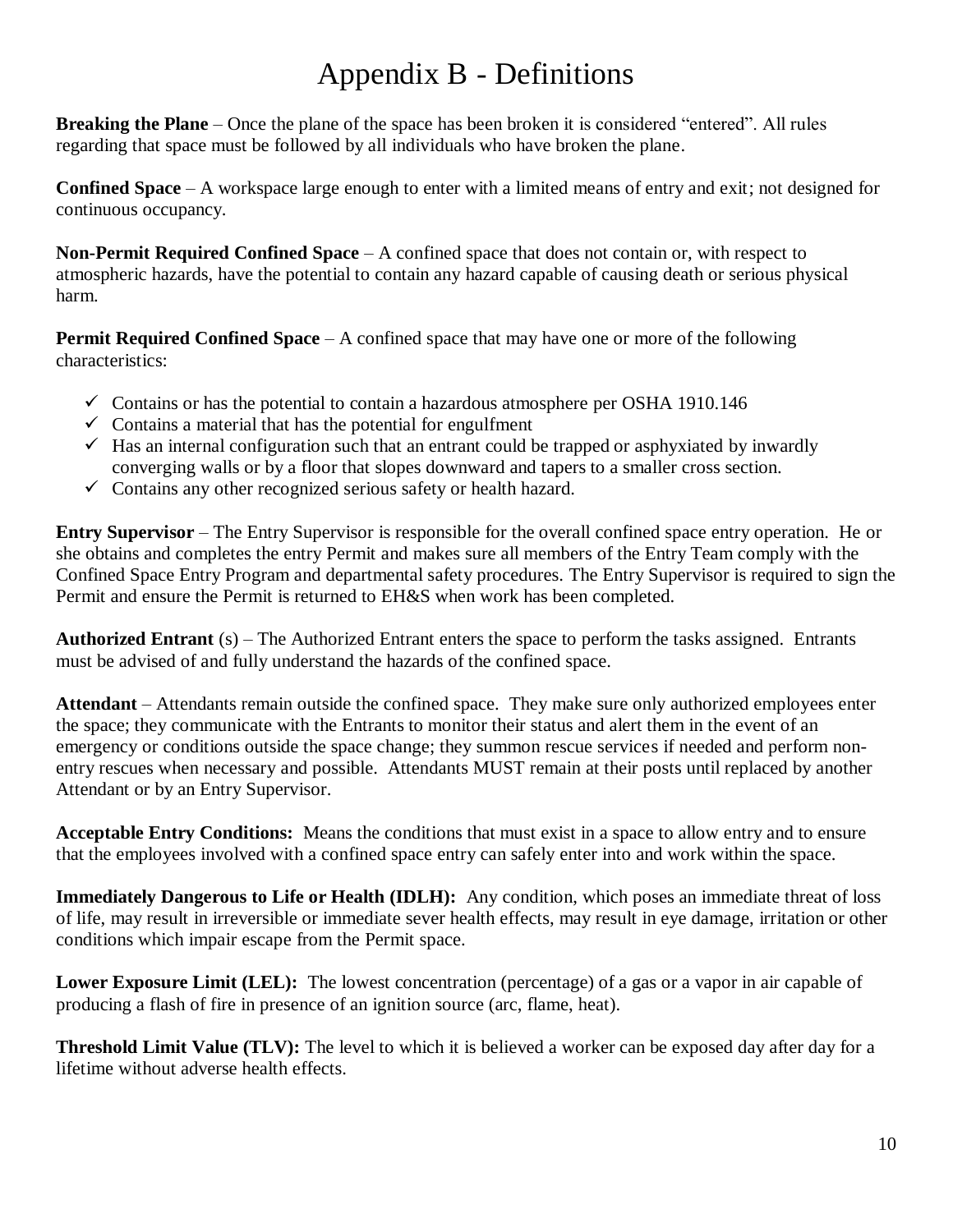**Permissible Exposure Limit (PEL):** The time-weighted average threshold limit a person working an 8 hour shift can be exposed to a chemical without suffering ill effects.

**Oxygen Deficient Atmosphere:** An atmosphere containing less than 19.5 percent oxygen by volume.

**Oxygen Enriched Atmosphere:** An atmosphere containing more than 23.5 percent oxygen by volume.

**Hot Work Permit:** The employer's written authorization to perform operations (for example, riveting, welding, cutting, burning, and heating) capable of providing a source of ignition.

**Exclusion Zone:** A hazardous area; an area that is off-limits because a hazardous substance is present or has been released.

**Hot Zone:** The Hot Zone is the area at an emergency scene where maximum danger exists. This is the zone within the immediate area of the confined space and the actual confined space. Size of the Hot Zone should be determined by the extent and characteristics of the situation. This zone will be marked by two (2) horizontal rows of barrier tape. Personal Protective Equipment and extreme caution must be used in this zone.

**Warm Zone:** The Warm Zone is a transition area between the Hot and Cold Zones (additional 100'). This zone acts as a buffer area. This zone will be marked by one (1) horizontal row of barrier tape. Caution must be exercised in this area. The Warm Zone is used for decontamination, equipment, and resupply.

**Cold Zone:** The Cold Zone is a safe area outside the Warm Zone (additional 100') and is free of contamination.

**Parts Per Million (PPM):** Measure of concentration that is used where low levels of concentration are significant; ppm means "out of a million." PPM is commonly used to express concentration and temperature coefficients.